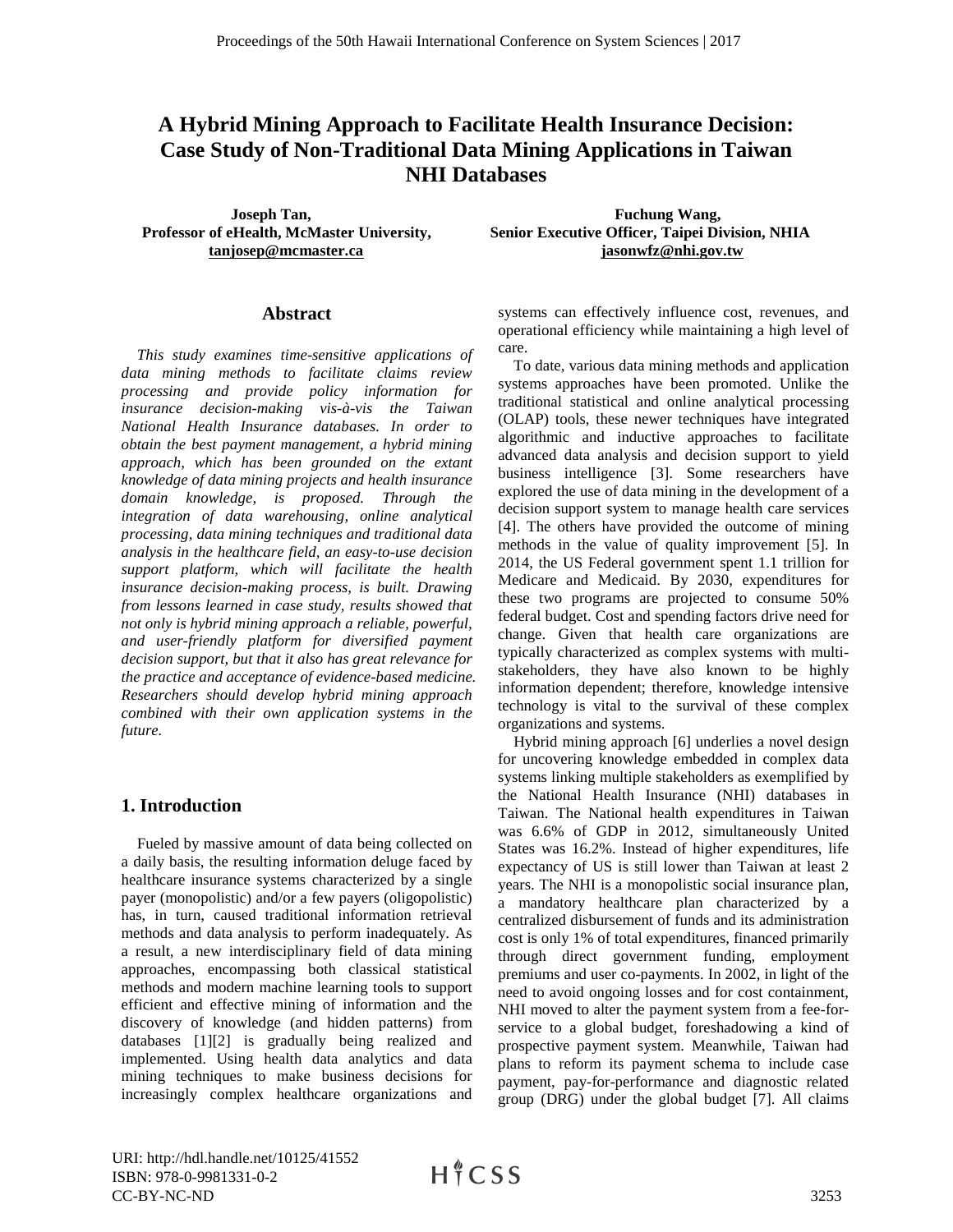are filed and processed electronically. The NHI Administration's automated IT-supported claims review checks for the overall appropriateness of claims and also selected a small percentage of all claims for individual professional review by clinical experts [8].

 Even so, it is important to clarify the underlying complex relations among embedded entities in the NHI databases in order to help decrease the nature of obstacles in the healthcare application. Accordingly, the goal of this paper is to showcase the hybrid mining approach based on the extant knowledge of data mining projects and health insurance domain knowledge. Specifically, our research validates the approach by drawing on lessons learned in case study facilitating evidence-based medicine to support multiple health insurance payment strategies.

# **2. Hybrid Mining: An Overview**

 Briefly, data mining may be defined as the iterative process of analyzing data via either automatic or manual methods in order to discover implicit, but useful information and previously unknown patterns and relationships hidden in data. Today, many organizations are using data analytics and data mining to improve on product and/or service marketing capabilities, to detect abnormal transactional patterns, and to predict future directions based on past experiences and current trends. In adapting to rapidly changing environments, new and rapidly expanding organizations are clearly in need of this technology.

 As real-world problems tend to be highly nonlinear in nature, it is difficult, if not impossible, to develop a comprehensive model taking into account all of the independent variables impacting various organizational decisions using only conventional statistical approaches; instead, complex data analytics and new forms of data mining approaches have been demonstrated to be more reliable and useful [9]. Meanwhile, the digital revolution has provided relatively inexpensive and available means to collect and store large amount of current and historical data. As databases grow in size, it will be increasingly more difficult to support all organizational activities, even routine decision making. Hybrid mining will be an efficient way and has been proposed for health insurance database [10].

 As traditional manual data analysis has its limitations, new methods for advanced data analysis and knowledge discovery have become indispensable, thereby promoting a new field of data mining. These new approaches are based on algorithms integrating complex statistical tools, artificial intelligence, neural networks, inductive rules, and predicate logic. In contrast to the traditional reactive decision support system tools, these newer approaches will initiate analysis to create knowledge, as the premise underlying data mining is proactive. Broadly speaking, therefore, data mining or

data analytics can be applied to solve specific problems that have not yet been identified by the user.

# **2.1. Hybrid Mining Approach**

 The promise of hybrid mining approach as the next generation of data mining systems has already been discussed in the extant literature. The approach is based on a novel combination of existing approaches, as noted by a number of researchers [11]. This work is motivated by the obvious limitations of classical paradigms for data mining that have been used in isolation. As each method carries its own advantages and shortcomings, mixing the use of different methods can be both complementary and desirable. Hybrid approach shows improved data analytic modeling accuracy and robustness [12]. Research into the integration of different methods and case applications of hybrid mining technologies will continue to broaden our knowledge of this evolving field.

 Applying clustering to refine the design of neural networks is a concept that originated in the mid-1990s [14][15]. Essentially, hybrid design architecture use neural networks (NNs) guided by clustering algorithms to generate more accurate classifiers. Following the success of the hybrid mining application, there has been increasing number of studies investigating hybrid mining approaches. Examples of tasks that can be facilitated by the use of the hybrid mining include constructing the credit scoring models from a credit database and designing an effective credit-scoring model. West [15], for example, investigated the credit scoring accuracy of five NN models, and reported that non-parametric and hybrid design architecture would be very useful in developing effective credit scoring models. He then concluded that hybrid architecture should be considered for credit scoring applicants.

 Kuo and his colleagues [16] developed a two-stage method by first allowing self-organizing map to determine the number of clusters and then, employing the K-means algorithm to classify samples into cluster. As well, Lee, Chiu, Lu, and Chen [17] integrated the back-propagation NNs with traditional discriminant analysis approach to achieve greater accuracy and easier interpretation of mining results. Chen and Huang [18] also presented a work involving two interesting credit analysis problems and resolved them by applying NNs and genetic algorithms techniques. Hsieh [19] proposed a hybrid system based on clustering and NN techniques, leading to a hybrid architecture that generates more accurate classifiers. Lee and Chen [20] proposed a two-stage hybrid modeling procedure with artificial NNs and multivariate adaptive regression while Huang and Wang [21] combined genetic algorithms with support vector machine classifier. The results of these research showed that hybrid mining is a promising addition to the existing repertoire of data mining methodology.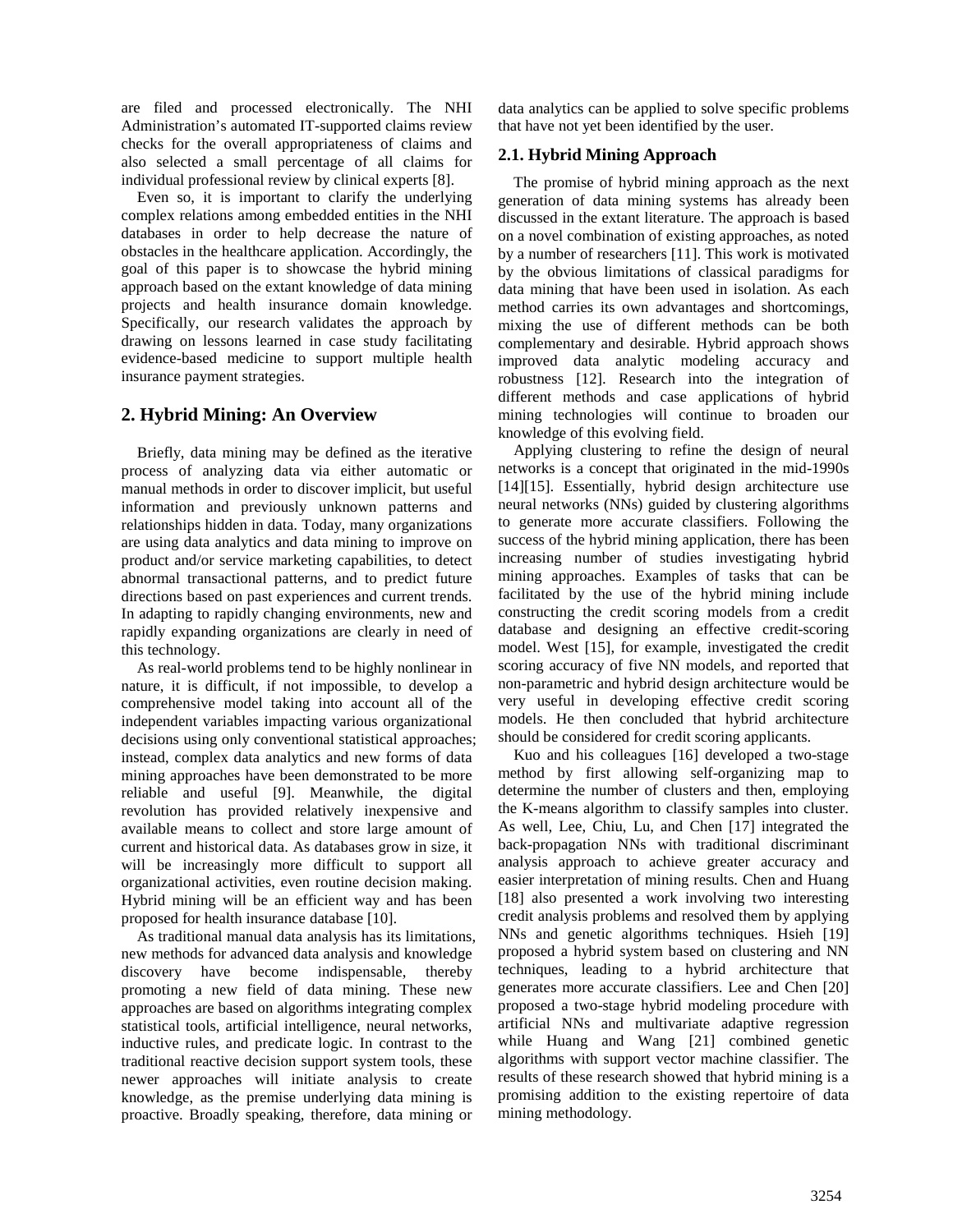Hybrid mining approach is well developed not only in technological but also in applied studies. For example, it has been a great progress in the application of data mining techniques focus on credit scoring competition of the consumer credit market [15][17][28][20]. Sadatrasoul and his colleagues [22] investigated hybrid methods focus on credit scoring from 2000 to 2012 in four categories and found two of the frequently used combinations are "classification and classification" and "clustering and classification". These hybrid methods can identify and extracts potential good and bad applicants groups and the scoring model also can apply to detect patient visits with abusive utilization pattern based on profiling information extracted from insurance claims database.

#### **2.2. Enhanced Health Care with Better Mining**

 The routine delivery of health care services generate massive streams of both administrative and clinical data about patients, hospital procedures, bed costs, and claims processes. In this age of rapid knowledge profusion and digital transformation, and given that data, in and of themselves, represent strategic resources for health care institutions, the use of data analytics and data mining in many areas of health care services delivery to track patient treatment effectiveness, improve the health care procedures and management, enhance customer relationship management and detect frauds and abuses [23], is something that cannot be overly emphasized.

 As clinicians and managers continue to find values in data analytics and new data mining approaches through their respective power to unlock new patterns [23][24] in data, leading to potential improvement of organizational resource utilization and patient health, health care organizations are moving to implement data mining technologies to help control costs and improve the efficacy of patient care. Moreover, as these newly discovered patterns are oftentimes based upon evolving clinical practices, they can, in turn, be used to set new standards of evidence-based care. Broadly speaking, health data analytics and data mining offer communitybased gains that improve healthcare forecasting, analyses, and visualization [25].

 If healthcare decision makers can make clever use of health data analytics and data mining techniques, new knowledge can be automatically generated on a timely basis. For example, a patient's length of stay (LOS) [26] is a major component in the costing of inpatient treatment. Based on the premise that it is possible to reduce costs through reduced inpatient LOS, the knowledge acquired will, in turn, lead automatically to a reduction of cost. Another example is applying in the medical prescription. Although the health professionals prescribed for treating diseases are diversity, mining of those data from a nationwide prescription database will be a great benefit to develop a smart medication

recommendation model to reduce costs and improve patient safety [27].

 Put together, a novel hybrid data mining approach for knowledge extraction and classification in health services and medical databases will benefit the coordination of health services delivery and health care management significantly. The approach might combine self-organizing map, K-means with NN-based classifier to clustering all data and fusing them through the use of serial and parallel fusion in conjunction with neural classifier [28]. Besides, association rule is also a popular method to add into hybrid mining approach. Valuable knowledge can be discovered from application of data mining techniques in healthcare database. These new applications can be naturally classified into three broad categories, include of descriptive, predictive and prescriptive model, in order to increase the quality of care provided to the patients and decrease the medical expenditure.

# **3. Hybrid Mining to Facilitate Health Insurance Payment**

 With escalating healthcare costs over the past years, timely analysis of healthcare information has become an issue of growing importance. Addressing the effectiveness of association rules and neural segmentation in analyzing and retrieving unknown behavioral patterns from huge datasets, the Australian Health Insurance Commission (HIC) had collected detailed claims information and established a homogeneous claim database through the administration of various programs. As the medical reimbursement process was time consuming, this specific case had shown that health data analytics and advancing data mining algorithms could be used successfully on large, real-time customer data, with reasonable execution time. Moreover, the applied HIC project had also demonstrated that the intelligent applications of these algorithms could result in quantifiable benefits for the interested and participating organizations, thereby helping to identify specific actions that have to be taken [29].

#### **3.1. Applying data mining to payment information system**

 Advancing health data analytics and data mining algorithms may be used to predict health outcomes and provide policy information. Chae and his colleagues [30] demonstrated how decision tree algorithm could be used in a policy analysis for hypertension management and the association rules that provided an occurrence relationship among risk factors. While logistic regression provides insights into general risk factors for hypertension, it does not provide specific information on the segment characteristics of age or risk factors that may be useful for policy analysis. Moreover, the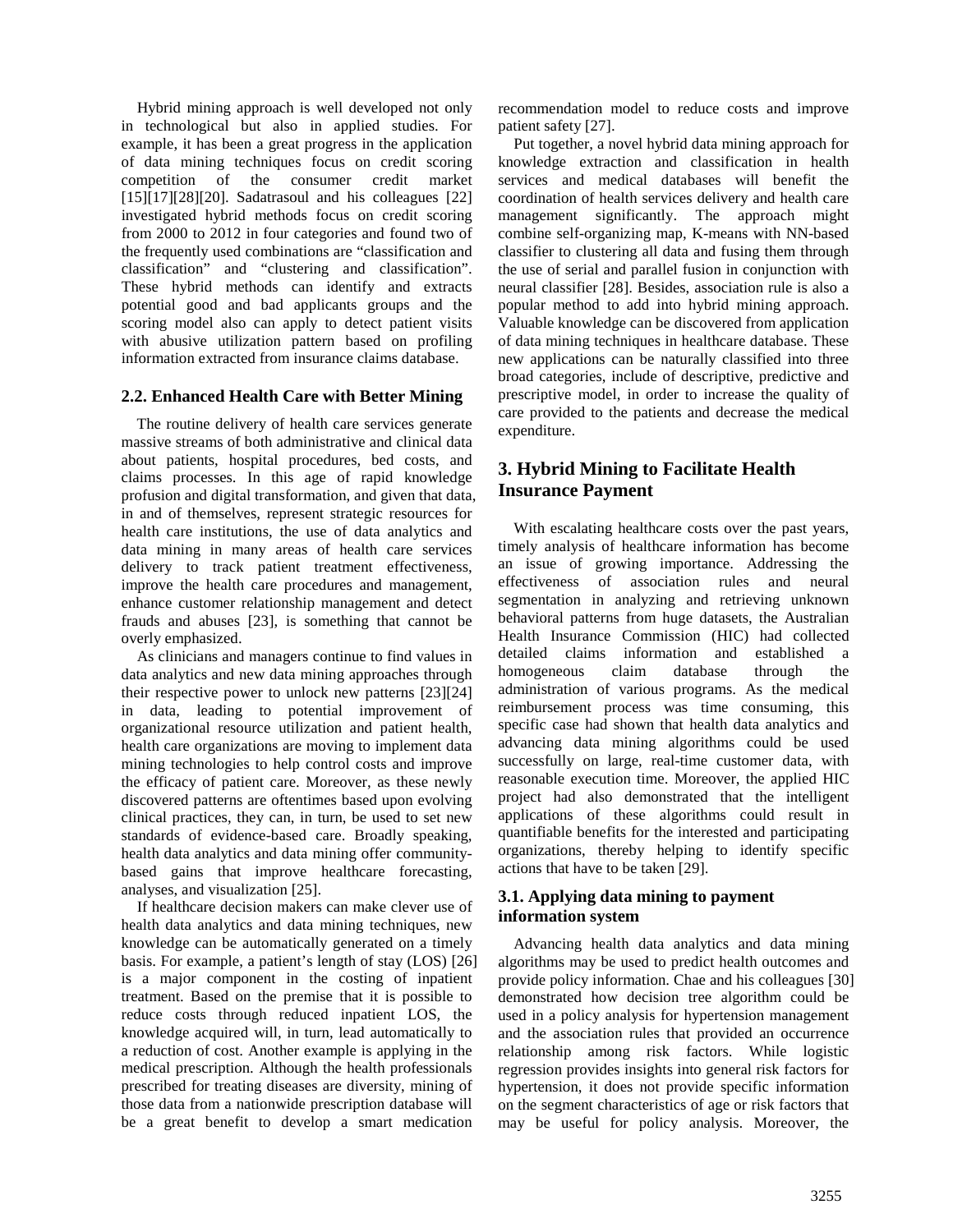comparison of the how different data mining methods performed was not consistent.

 Another research explored the use of artificial NNs in the development of a decision support system to manage healthcare non-clinical services. The advantage of using this system is that healthcare managers can provide their own risk assessment values such as point score system based on their own knowledge and corporate objectives [3]. While the development and application of decision models that is based on a data mining method, applying the data mining to decision support through supporting structure and utility function development from pre-classified patient's data may lead to the discovery of hierarchical decision models and improved performance both in terms of classification accuracy and the discovery of meaningful concept hierarchies [31].

 Simply stated, decision making is a process of determining the choice. "Decision support" means using the methods and tools for supporting people (decision makers) involved in the decision-making process. Data mining and decision support approaches (including data analytics) are often complementary and supplementary. In this sense, both the information from retrospective data and existing medical knowledge are combined in data analytics and data mining to construct potentially useful and highly predictive medical decision model.

 Claims-based databases or health care utilization databases are made of routinely collected records originally intended for management purposes. They are the main component of healthcare payment information system for reimbursement of health insurance. In recent decades, some national data holders of administrative health care databases started to recompile these databases and made these available for academic research purposes. One of the most well-known administrative health care databases is National Health Insurance Research Database (NHIRD) in Taiwan. NHIRD studies were also published diversely in a growing number of journals [32]. However, most of them used traditional data analysis to describe or predict health outcomes and the relationships and only a few applied data mining methods for complex computation. Inappropriate payments by insurance organizations or payers occur because of errors, abuse and fraud. The scale of this problem is large enough to make it a priority issue for health systems. Joudaki and his colleagues recommended general steps to data mining of health care claims [33]. Shin and his colleagues [34] proposed the scoring model to detect outpatient clinics with abusive utilization patterns based on profiling information extracted from insurance claims database. Lin and Yeh [35] take advantage of data-mining technology to design models and find out cases requiring for manual inspection so as to save time and manpower.

 Health care insurance programs rely on the database to develop knowledge discovery processes not only for fraud and abuse detection but also for payment policies. However, traditional methods of detecting health care fraud and abuse are time-consuming and inefficient [33], and moreover, they are not enough to support different payment decisions in the different decision level. Hybrid mining approaches use real claims-based databases will have an adequate statistical power due to their large size. Meanwhile, calculation of incidence rate is possible because of long follow-up period. If the databases are nationwide, population-based design can help to have little chance for selection bias.

# **3.2. A Framework for Payment Decision Support**

 Achieving a framework for health insurance payment decision support will serve to crystallize the role of hybrid mining based systems in health insurance payment. Based on a review of the extant literature and to ensure that the design and implementation of support systems be available in practice, our research applied the design perspective to synthesize and propose such a framework. Two of the frequently used mining technologies clustering and association rule add into hybrid mining approach which identifies the most cost effective payment decision form scoring model.

 This framework, as depicted in **Figure 1,** was based on the extant knowledge of hybrid data mining and health insurance payment projects. The framework combined data mining and decision support to be used as a template for quantifiable and/or subjective evaluation to be made by researchers and practitioners. As shown, the original method to process the health insurance payment decision follows the sequence of dotted lines in below which was automated or semiautomatic claims review checks for selected a small percentage of all claims for professional review by clinical experts. The framework integrated with hybrid mining to improve the efficiency of payment decision in the review process.



**Figure 1. The framework for health insurance payment decision support**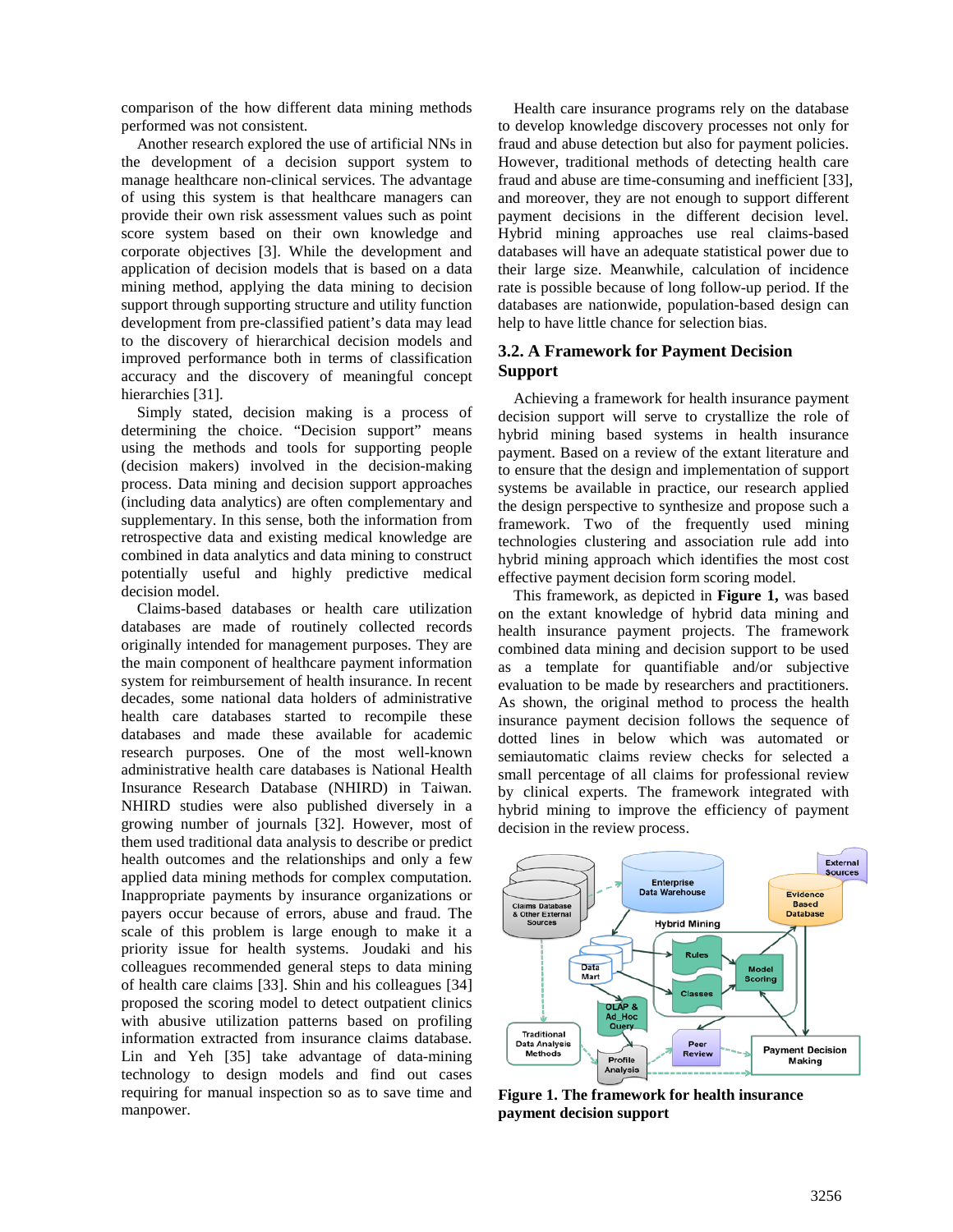#### **4. NHI case study**

 The National Health Insurance (NHI) system of Taiwan was launched in 1995 and established to provide healthcare insurance for all residents living in Taiwan. NHI is a compulsory program; therefore, 99.9% of the population is enrolled, including the nationals and foreign workers and even included inmates since 2013 [8]. In the health delivery side, about 93.5% of the providers have joined the NHI program. The NHI provides a uniform package for all insured, and the benefits are very comprehensive, covering a wide range of services even though Taiwan spends only 6% of its GDP on health care. Patients are free to choose providers and there is no significant waiting time to see a doctor. Meanwhile, medical expenditures are contained by the global budget payment system [7][8]. As a single-payer system, the National Health Insurance Administration (NHIA) is the only agency authorized to administer the program and collects premiums from the insured, their employers, and the government based on individual's monthly incomes.

 Because the NHI is a single payer system, the administration cost is relatively low. It is less than 1% of the NHI medical expenditures, which is low compared to many Western countries. A key factor leading to the program's success is the adaptation of information system from its inception [7][8]. With its modernized health IT infrastructure and platform, it should be easier for Taiwan than it is in the US to enhance the cost effectiveness and the quality of health care [36]. This is because not only is 99% of the rate of claims processed through electronic media since 1996, but the smart-card program to connect multi-providers in health care has also been successfully implemented by 2004. Given the state of health data digitization, the NHIA can track almost in real-time what goes on in the nation's health care system.

 The primary NHI payment information system (PIS) structure is shown in **Figure 2**. Different from some other countries, patients don't need to pay directly except out-of-pocket when they visit. The health care providers would send the claims to NHIA for payment in the reimbursement process. It will be benefit for patient because reduces their financial burden when they visit but increases the pressure of the cash flow form providers side. As the NHIA reimburses medical payments to healthcare providers on a monthly basis, the PIS is critical as the IT operating environment changes dynamically and grows increasingly competitive. The reimbursement system discussed next has been designed to facilitate the efficiency and costeffectiveness of Taiwan's claims review process. Furthermore, the whole system is subject to strict privacy and security controls through the NHI Virtual Private Network that only NHI-contracted health

service providers can use. The PIS are looking forward to support NHI program to have continuously succeeded in providing high-quality medical services with the comparatively low health expenditure.



**Figure 2. The NHI Payment Information System Structure**

 In 2015, there were more than 1 million outpatient visits and almost 90 thousand inpatients daily. The number of claims for outpatient treatment and medical orders was 43 million and 160 million per month respectively and the number of claims for outpatient was 300 thousand per month. Those claims need to be reimbursed within 2 months. The monthly provisional payment was NT\$ 50 billion (US dollars was about \$1.6 billion). In order to manage the utilization of medical resources and to assure the care quality, the NHIA develops various review mechanisms to examine the appropriateness of the submitted medical claims [37] and complete the procedural reviews.

 Apart from prospective and on-site reviews, retrospective review is the key mechanism used by the NHIA. With retrospective review, two approaches are adopted, namely, procedural review and professional review. The procedural review is fully automated that includes auto-adjudication and profile analysis. In this process, NHIA check the accuracy and completeness of claim data electronically. NHIA already developed more than one thousand rules of auto-adjudication and hundreds indicators for profile analysis. In professional review, an estimated total of 3,000 physicians with various specialties are contracted with NHIA to peer review the rationality of medical procedures and services. To date, the deny rate of primary review stands only around 0.28%~2.66% in 2014. Taiwanese rely heavily on the government-managed health insurance system to share a large part of their healthcare expenses. With growing demands on NHIA payments, however, the fraudulent and abusive claim behaviors of some health services providers have challenged the integrity of the system.

 A process data mining framework that utilizes the concept of clinical pathways to facilitate automatic and systematic construction of an adaptable and extensible detection model, which have been evaluated objectively by a real data set gathered from the NHI program,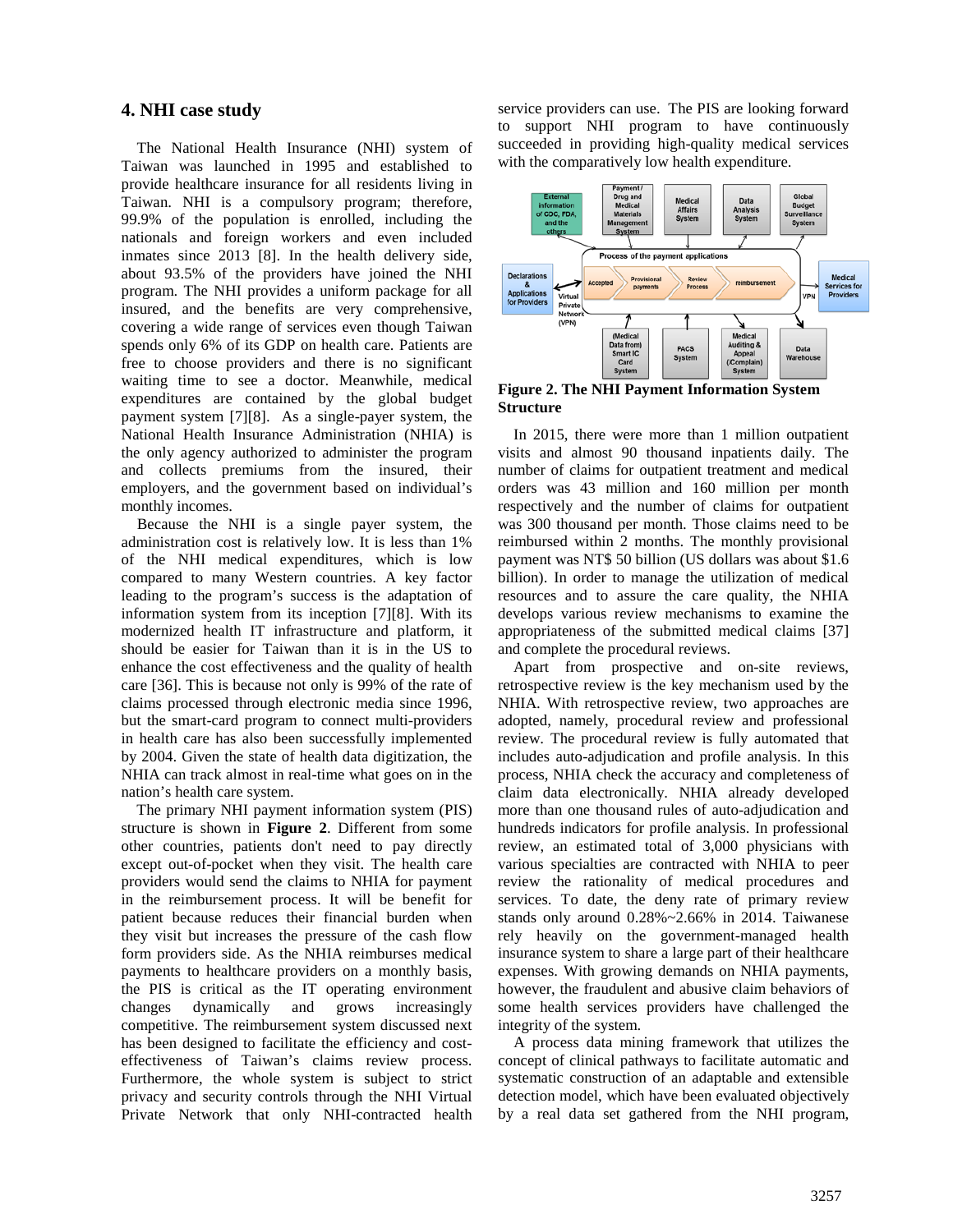provides the critically needed system safeguard. Indeed, past empirical experiments have demonstrated that this detection model is efficient and capable of identifying some fraudulent and abusive cases that were not detected via a manually constructed detection [38].

#### **4.1.Decision support for the reimbursement process**

 After the NHIA was founded, it established the PIS to review the delivery of medical services to prevent waste and safeguard quality. Information Technology is used in conducting both procedural review and professional review, but especially the procedural review, which relies on profile analysis based on specific medical criteria to conduct automated audits, improving the efficiency of claim reviews. The traditional data mining were used occasionally but it is difficult to implement into the reimbursement process. For example, the mining association rules are popular and well researched methods for discovering relation between variables in NHIRD [39], but there remained a lack of applicable standards for evaluating highly specialized medical services. Most of mining literatures focused more on the technical methods and paid little attention to the practical implications of their findings for decision makers [33].

 The decision support provided by the application of hybrid mining to facilitate claims review and payment processing will be more specialized and precise. Hybrid mining can help NHIA to extract useful information from millions of claims and identify a smaller subset of the claims or claimants for further assessment. The objective of claims review under global budget system has shifted gradually from the containment of medical expenditure to the assurance of medical care quality. To assure and improve on the care quality, the NHIA has to maintain an ongoing, strong functioning profile analysis database with data mining methods as well as a management model for case anomalies.

 The healthcare quality indicators have also been identified and the decision support system has also been designed to analyze and monitor trends of quality indicators with tutorial for quality improvement activities embedded in the system. In addition, the NHIA will continue to entrust peer review to the medical associations to ascertain joint management with medical providers. Furthermore, the NHIA will keep adding more quality indicators to monitor the performance of health care providers and to disclose all these quality information to the public so as to reduce the asymmetry of medical information between health care providers and the general public. A process data mining framework is shown in **Figure 3**, which is combine the numerous monthly claims into a provider profile claims. According to the past claims data of each provider, the process could identify the group of different provider. For example, the high fraud

suspicious group should take more resources on the professional review. Meanwhile, the review results also provide a chance to verify and modify the credit scoring model.



#### **Figure 3. The hybrid mining based decision support for reimbursement process**

 To fit in with NHIA newest strategy, a hybrid mining approach was considered as a solution to reduce the problems and increase the effectiveness when using the mining techniques. In particular, the aim was to create a better application mimicking the real world. This case presents a hybrid mining approach in mimicking physicians' behavior for healthcare management. The design was based primarily on clustering and NN techniques. Effective segmentation of GPs' practice patterns makes it easier to detect and investigate health fraud by recognizing and quantifying the features of claims and providers.

 We used clustering techniques to preprocess the input data and used NNs to construct the scoring model. The clustering stage involved a classification process. A self-organizing map clustering algorithm was used to automatically determine the number of clusters and the starting points of each cluster. Then, the K-means clustering algorithm was used to generate clusters of samples belonging to new classes. In the NN stage, samples with new class labels were used in the design of the scoring model. Compared with the traditional mining approach on the basis of real physicians' behavior data sets, the proposed method demonstrates that the hybrid mining can be used to build an effective scoring model to develop a data-driven initiative to analyze and model the formal relations between GP' practice patterns and health fraud.

**Table 1. A sample of scoring result**

| Credit scoring Cluster(3) | 710 Physicians (16.4%) High variation in diseases High price per claim |                                                       |  |  |
|---------------------------|------------------------------------------------------------------------|-------------------------------------------------------|--|--|
| Fraud<br>possible         | $Cluster(3-1)$<br>16 belongs to Class A Providers                      | $Cluster(3-2)$<br>45 belongs to Class B providers     |  |  |
|                           | $Cluster(3-1)$<br>420 belongs to Class A providers                     | $Cluster(3-2)$<br>229 belongs to Class B<br>providers |  |  |
| Inappropriate<br>possible | $Cluster(3-1)$<br>90 belongs to Class A Providers                      | $Cluster(3-2)$<br>125 belongs to Class B<br>providers |  |  |
|                           | $Cluster(3-1)$<br>346 belongs to Class A providers                     | $Cluster(3-2)$<br>149 belongs to Class B<br>providers |  |  |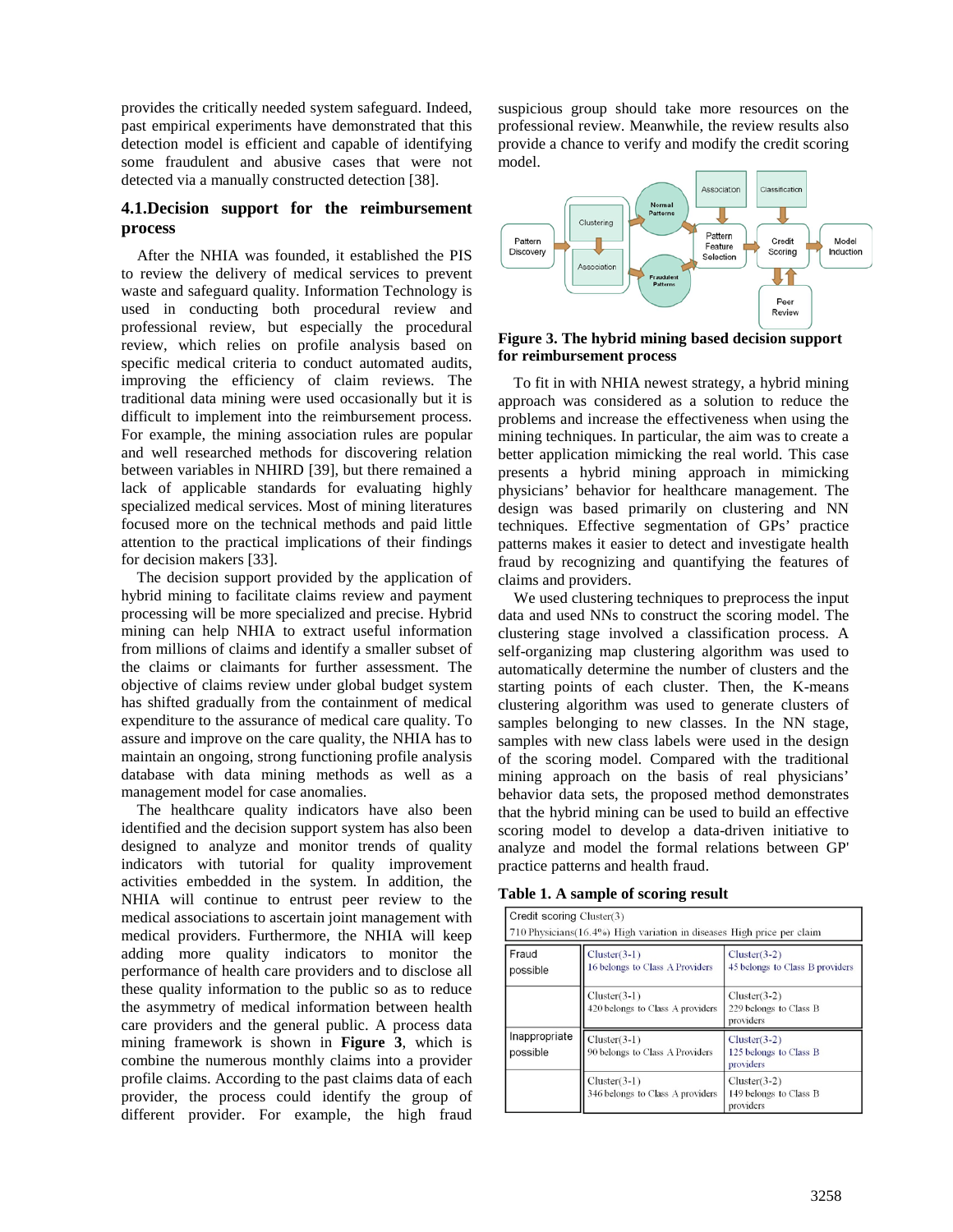A sample of scoring result is shown in **Table 1**; we consolidated these ideas and implemented them into the reimbursement process with the decision support function. Following structured interviews with NHIA officers who were responsible for retrospective review process, we learned that the hybrid model was perceived as superior to the single mining method as provider performance assessment needs to take into account patients characteristic, provider characteristic, correlation between outcomes of patient within the same provider and number of patients in the provider. These data characteristics motivate the centrality of hybrid mining analysis. Moreover, the hybrid model applies data mining techniques to support the key policymakers in Taiwan government in managing and building up the healthcare management knowledge from submitted claims information of healthcare providers. The scoring results also feedback to providers via VPN, help them to know their situation. Apparently, not only did the hybrid model proved to contribute new knowledge, but the result of applying the knowledge as a means of changing physicians' behavior would serve as a good reference for applications to other national single-payer healthcare systems which most of outliers would be back to normal according to the following reviews

#### **4.2. Decision support for quality of pay for performance**

 Over the years, NHIA had engaged in a number of quality improvement initiatives. Among five of the pilot programs implemented in the late 2001, the pay for performance (P4P) program was relatively popular. Essentially, the program permitted voluntary participation by primary care physicians, hospitals, or clinics and other care facilities. To participate in the program, providers must adopt some quality assurance steps such as meeting the qualification or certification requirements, following the treatment guidelines and certain other protocols. Apart from sending in the claims data, these providers must also store their selfreported performance data electronically in a website that is linked directly to NHIA for easy access and use. The NHIA will then review the claims with other fee for services claims monthly and finish the reimbursement within 2 months. And the self-reported performance data based on the outcome or process depending on how the program quality requirements have been satisfied, these reviews will then result next year in whether the claims bonus payment would be reimbursed or not.

 An example of P4P is Diabetic care, which falls into a process-based payment category. Taiwan's singlepayer system is an ideal platform for P4P program as the system embodies an information infrastructure that yields comprehensive and up-to-date information on the actual care delivered to patients. Although some

researches already applies data mining techniques to detect fraudulent or abusive reporting by healthcare providers using their invoices for diabetic outpatient services. However, health care quality improvement is the goal of these reimbursement plans.

 Specifically, in our case, we collected the Diabetic care cases claims and self-reported performance data together to make a classification. The diabetic data in this instance was those captured for the northern area of Taiwan with 6,274 diabetic patients. The diabetic registries and databases systematically collected patient information, while our analysis showcased a method of applying data mining techniques, and some of the data issues, analysis problems, and results.

 **Table 2** presents the optimal clustering result in our specific case. Only the most important variables are depicted in the table. A total of five clusters that were found to be statistically significant are shown. Our next step was to join the historical claims data with the five clusters to identify the proper payment with multilevel analysis which one is patient level within provider and another is between providers. Following the different payment analysis, the results and methods would subsequently yield a solution for the policymaking not only in Diabetes but also for other diseases management.

**Table 2. Clustering result in Diabetic patients and how the result apply to policy making**

| С<br>L<br>U<br>s<br>т<br>Е<br>$\bf R$ | <b>Patients</b> | Gender<br>(F) | Family<br><b>History</b> | Tri<br>glycerides | HbA1c | Patholog<br>ical<br><b>Changes</b><br>of Foot | <b>Standar</b><br>d<br>Payment | Payment<br>Range |
|---------------------------------------|-----------------|---------------|--------------------------|-------------------|-------|-----------------------------------------------|--------------------------------|------------------|
| А                                     | 1,899           | 100%          | 42%                      | 180.76            | 8.529 | 84%                                           | 60                             | $\pm 10$         |
| B                                     | 964             | 1.04%         | 100%                     | 188.9             | 8.271 | 71%                                           | 45                             | $\pm 6$          |
| C                                     | 1.337           | 0.67%         | 49%                      | 198.41            | 8.65  | 100%                                          | 50                             | ±6               |
| D                                     |                 | 1.280 76.88%  | 50%                      | 188.66            | 8.61  | 87%                                           | 35                             | $\pm 3$          |
| Е                                     |                 | 794 55.09%    | 93%                      | 246.75            | 9.642 | $0\%$                                         | 55                             | $\pm 6$          |

The example discussed above is very similar to the research that has applied data mining method to classify consumers' behavior in choosing among Taiwan hospitals but take into account patient risk adjustment will have a normative commitment by the providers. Here, factors of consumers' behavior were sorted into four categories. Then, a back propagation NN classification model was developed. The model demonstrated the usefulness of 85.1% classification rate in sorting out consumers' styles. Based on the research findings, the evidence was enough to suggest that the NN model is useful in identifying existing patterns of hospitals' consumers.

#### **4.3. Decision support for implementing the DRG policy**

 In contrast to above cases, outlines decision support benefitting the implementation of diagnostic related group (DRG) policy. Traditionally, past applications of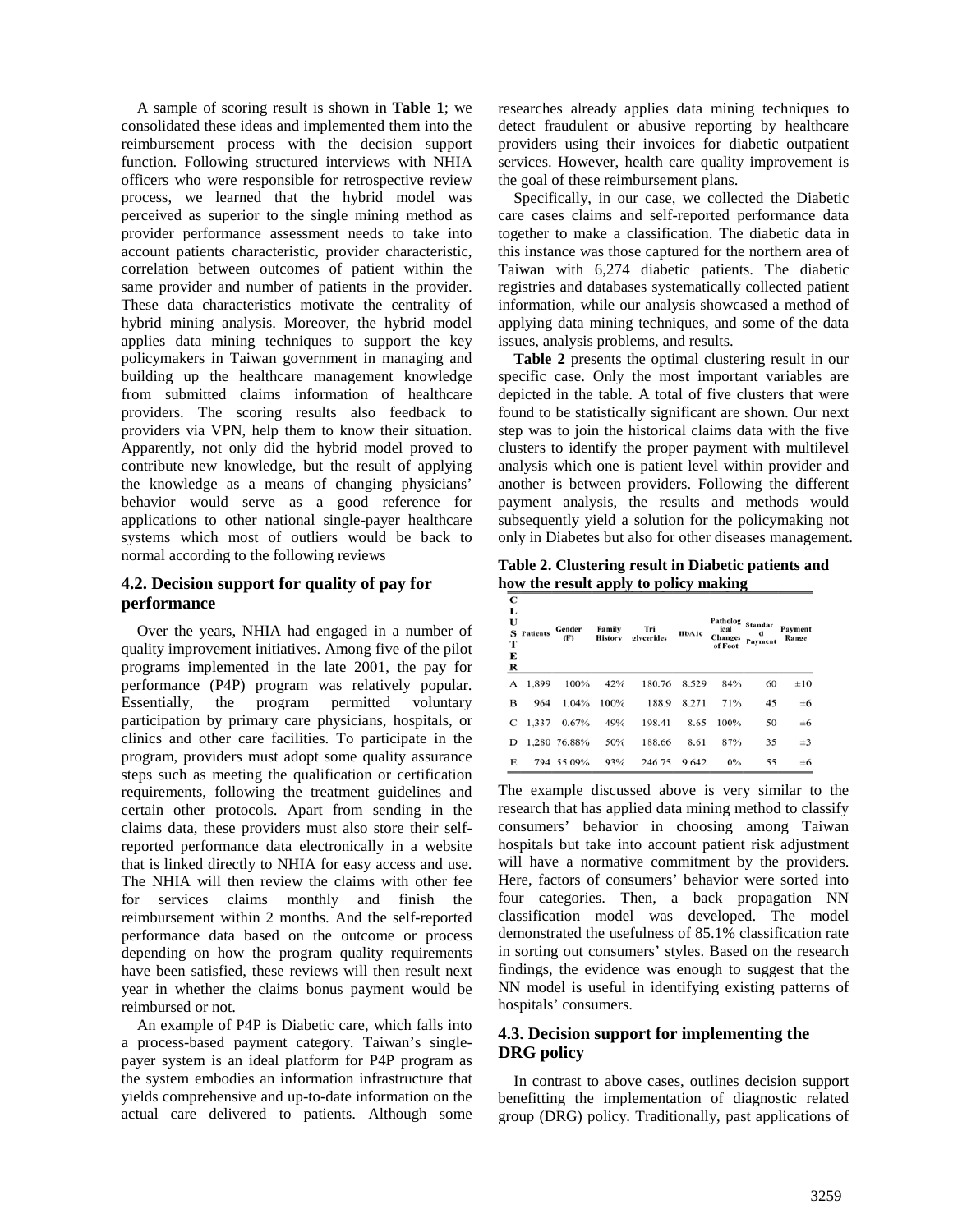the data mining methodology have often to do with the analysis of one DRG by OLAP [4]. In the case reported here, we will introduce an integrated method via hybrid mining approach to aid the DRG policymaking.



 **Figure 4. The claim of DRG for orthopedics**

 DRGs are divided into 25 major diagnostic categories(MDC) and relative weight (RW) is a value assigned to each DRG to reflect relative resource consumption for the group. The RW is used to calculate the total payment for the case. As part of expensive medical materials paid by patients will not count to DRG, some hospitals would like to abandon those claims. It will impact the RW calculation and the payment decision will have bias in the long term. A orthopedics DRG sample of hybrid mining approach combining automated methods and statistical knowledge is shown in **Figure 4** and **Table 3** Data mining is a core of the payment decision support process. Hybrid mining approach can help NHIA to extract useful information from thousands of claims and identify a smaller subset of the claims or claimants for further assessment.

**Table 3. Comparison between hybrid mining model and the hospital claims** 

|          | Claims              | <b>Model Consistent</b> |      | Percentage        |  |
|----------|---------------------|-------------------------|------|-------------------|--|
| Hospital |                     | < 50%                   | >50% | of Low Consistent |  |
| А        | 41                  | 9                       | 32   | 22.0%             |  |
| в        | 43                  | 9                       | 34   | 20.9%             |  |
| C        | 129                 | 18                      | 111  | 14.0%             |  |
| D        | 111                 | 12                      | 99   | 10.8%             |  |
| Е        | 123                 | 18                      | 105  | 14.6%             |  |
| F        | 26                  | 3                       | 23   | 11.5%             |  |
| G        | 16                  | 5                       | 11   | 31.3%             |  |
| н        | $\overline{\bf{4}}$ |                         | 3    | 25.0%             |  |
|          | 17                  | $\overline{2}$          | 15   | 11.8%             |  |
|          | 10                  |                         | 9    | 10.0%             |  |

# **5. Conclusion and discussion**

#### **5.1. Management research and practice implications**

 Altogether, our research supports the idea that hybrid mining based system can serve as an efficient decision support in health insurance reimbursement decisions. The hybrid mining is both an efficient and cost effective approach in saving the cost of peer review and providing a flexible and an impromptu healthcare

management mechanism. Further to this, fraud detection is only one part of a bigger program of combating health care fraud, abuse and waste. Fraud detection should note the pitfalls that health care delivery policies like fee for service can create that might increase the possibility of fraud and abuse. The integrated hybrid mining approach to facilitate health insurance payment decision should be covered by diversified decision support shown in **Figure 5**.



**Figure 5. Diversified payment decision support**

 Most of the identified literature focused more on the technical methods used in data mining, and paid little attention to the practical implications of their findings for health care managers and decision makers. Our research provides a good example of a study that provides managerial implications of their findings for dealing with health care fraud. To improve the uptake of hybrid mining methods, future studies should pay more attention to the policy implications.

 The mining results can be accumulated and combined with the management strategy. However, it is a passive decision support, because it supports decision processes through new knowledge acquired without producing explicit decision suggestions or solutions. The hybrid mining approach also offers an easy-to-use tool, enabling business users to exploit data mining models with only having a fundamental understanding of the data mining concepts. It also helps them to interpret the models easily. Beginning in September 2014, a Central Intelligence System (CIS) was launched to further screen claimed costs [39]. The system including hybrid mining approach will automatically target important items and picks out anomalies that are then listed for peer review or specially marked, and it also provides information on the anomalies, enhancing the efficiency of the reviews and payment decisions.

 Our research also found that most errors or problems of mining happened during the data cleaning and assessment stages, both of which are related to the domain issues. Learning of the health care data analysis process is very time consuming no matter for the students or the researchers, as there are diverse approaches and no one single approach is easy or appropriate at any one time and when an inappropriate method is used, it can lead easily to data misinterpretation. Typically, the health care trial can be segmented into three parts, namely, the structure, process and outcome. Most of the mining projects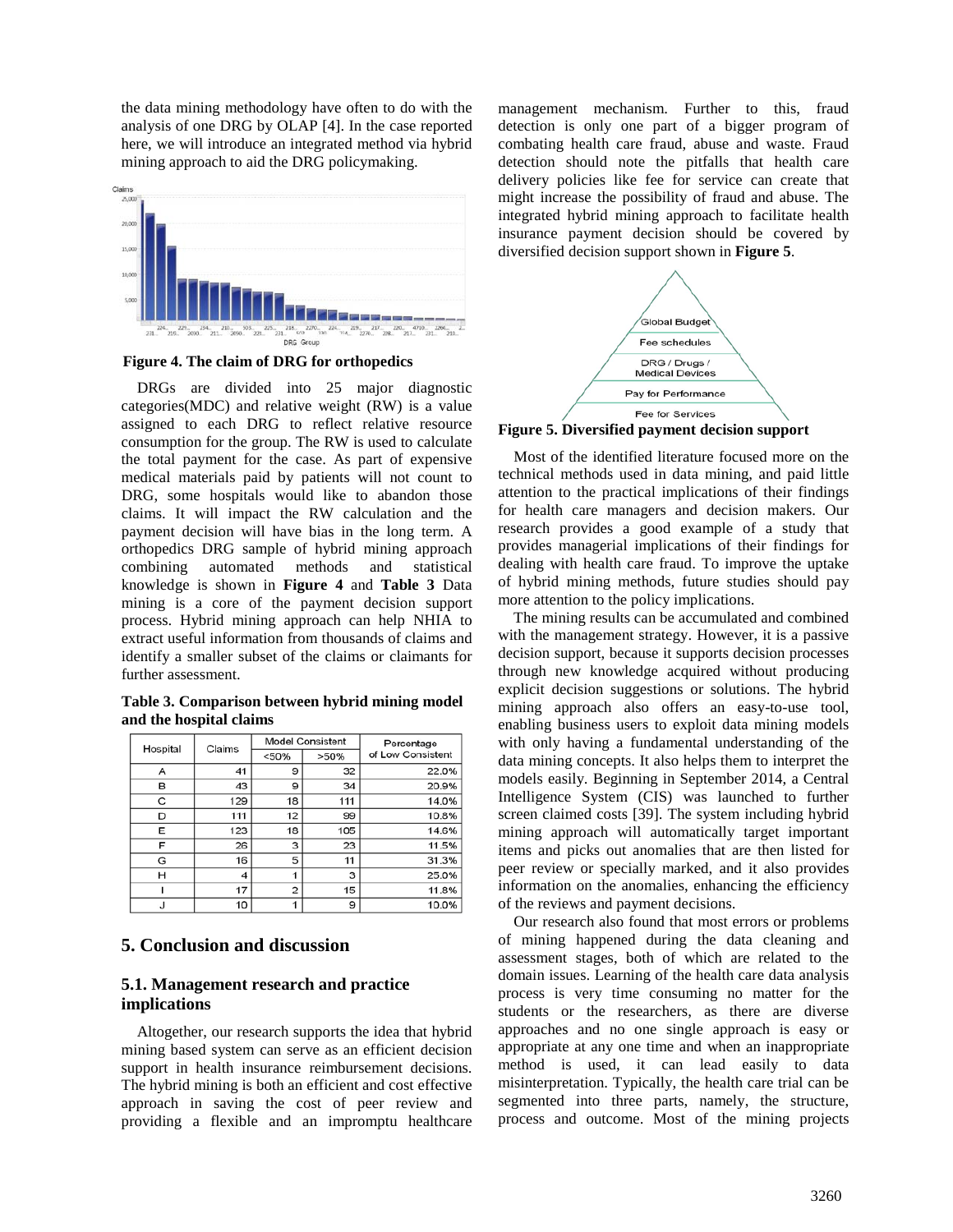ignored the difference among variables relating to the three parts, and simply combine them as a single whole. The result will oftentimes not be useful for the decision support. Besides, the validity of mining would also be put into question, such as in terms of the structure as mistakes are made in choosing variables among the three health care trial stages. The hybrid model is useful to help resolve a number of these noted research and/or application issues. However, it does require more time, additional learning, and/or cost, making it a difficult task to persuade those traditional data analysts who have typically relied on the cause-outcome paradigm to switch their methodological perspective.

 In the era of big data, as data sources and technology advance, hybrid mining approach can be used to improve the odds that a certain treatment will result in a favorable outcome for diversified payment decision support. The goal of diversified payment decision support is to use high confidence approach that not only can benefit the cost effectiveness of resources allocation but predict actionable interventions or treatments that will improve long-term health outcomes. Our study explores a hybrid mining approach combined with application system that policy makers should consider using to advance when developing payment policy in health care.

#### **5.2. Limitations and future research recommendations**

 It is important to note that the content of our research consists of hybrid mining approach in NHI. It does not go into detail results obtained in each payment decision support. This paper includes an exploratory analysis of main characteristic of the payment decision; however, additional aspects could be included and will be considered as future work. The use of National Health Insurance based data is necessary to be careful the bias and confounding issues. Potential Problem of information bias is possible to be happen as the claim is upcoding. The data is also lack of potential confounders to identify the decision as it doesn't cover whole patient medical records. Model need to adjust continuously in order to improve its cost effectiveness and robust methods need to used to account for hybrid mining approach.

 Our study explained and demonstrated how to improve the data mining projects through the use of the hybrid mining approach which was composed of design, domain and assessment levels. Accordingly, the design process should synchronize with the other two in order to ensure it can be implemented in the real world. This research also showed that data mining techniques can support the design of future information system for managing and building up the health care knowledge through the analysis of health insurance reimbursement data. The framework presented also illustrates how the hybrid model can help turn data into knowledge. It is

hoped that the results we obtained from using hybrid mining will also encourage other users in applying the framework for future research or cases.

 Extending the integration of different methods and the application of hybrid technologies will broaden our understanding on this emerging topic. In future case applications, other quality indicators should be analyzed to effectively support a hospital-wide continuous quality improvement activity and the decision support system should be well integrated with the hospital order communication system to support concurrent review. It is anticipated that new applications of hybrid mining in health care data can be achieved for such areas as the hospital infection control, the ranking of hospitals, or the identifying of high-risk patients. In this sense, the hospital information management system will be developed within a knowledge management context, in which users can share and use the knowledge mode effectively. The hybrid mining results can also be an effective means of understanding behavioral trend of each physician group, and as building evidence in effective credit scoring models. In fact, the credit scoring model still needs to be verified by department, such as internal medicine in future studies.

 Hybrid mining based decision support system is already here and its usage is growing rapidly. While applying mining methods to classify consumers' behavior in choosing hospitals, the evidence should be adequate to suggest that the model is useful in identifying existing patterns among hospitals' consumers. What we need is conscious action, the real action that can deliver what has been envisioned for the society as a whole. Last but not least, social consensus on privacy and security is still very critical. The conflict between the sweeping power of technology to access and assemble personal information about privacy and security is an ever-growing concern.

# **6. References**

[1] Han, J., Kamber, H., and Pei J., Data Mining: Concepts and Techniques, Morgan Kaufmann Publishers, 2012.

[2] Gupta, G. K., Introduction to Data Mining with Case Studies, PHI Learning Pvt. Ltd., 2014.

[3] Rupink, R., Kukar, M. and Krisper, M., "Integrating Data Mining and Decision Support through Data Mining Based Decision Support System", Journal of Computer Information Systems, Spring 2007, pp. 89-104.

[4] Sliver, M., Sakata, T., Su, H.C., Herman, C., Dolins, S.B. and O'Shea, M.J., "Data Mining Techniques in a Healthcare Data Warehouse", Journal of Healthcare Information Management, Vol. 15, No. 2, Summer 2001, pp. 155-164.

[5] Lee, T., Liua, C., Kuob, Y., Millsc, M.E., Fonga, J., and Hung, C., "Application of data mining to the identification of critical factors in patient falls using a web-based reporting system", International Journal of Medical Informatics, Vol. 80, No. 2, 2011, pp. 141-150.

[6] Chen, Y., Cheng, C., "Identifying the medical practice after total hip arthroplasty using an integrated hybrid